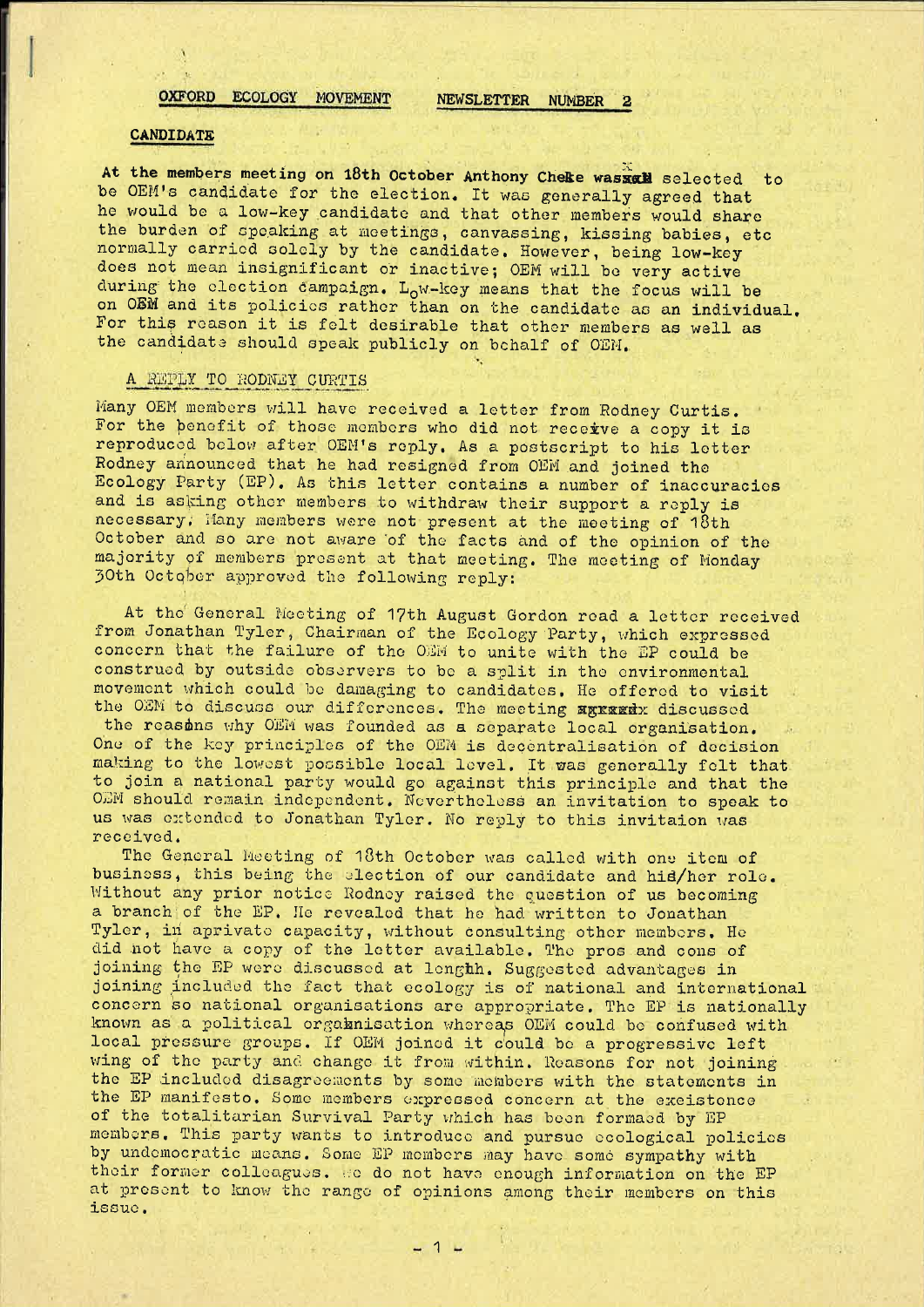The EP's predecessor, the People Party was accused of being racist when it put up candidates, because of its population policy. The EP when to pactup candidates, because of its population policy. The EP<br>is now trying to move away from its past. However it is very strongly opposed by influential environmental journalisys. This apposition would be likely to apply to us unless we could maintain our identity within the party and be seen as <sup>a</sup> force to change it. In practice, working to get ideas accepted by <sup>a</sup> national organisation is difficult which is one of the reasons for our principle of decentralisation. We would not have any control over what the media says about the EP.<br>Affiliation would be unlikely to increase our membership. Local participation in OEM is more likely if OEM remains distinctively local. Through our publike meetings and posters our name is now known and <sup>a</sup> change at this stage would be confusing.

1.- \_'\_\_£\_..... . . ' "" <sup>I</sup> . - -- <sup>I</sup> <sup>I</sup> "<sup>F</sup>

..

\_u.—\_\_-—-— . \_ <sup>H</sup> . .

 $\frac{1}{2}$ 

I\_.\_\_\_. ..-

 $L_{\rm{max}}$  , by ,  $L_{\rm{max}}$  ,  $L_{\rm{max}}$ 

 $\sqrt{2}$ 

Following this discussion it was proposed that the matter of affiliation of OEM to the EP is best deferred mntil after the next General Election. This proposal was carried by <sup>10</sup> votes for to <sup>1</sup> against. It was agreed that Jonathan Tyler, who is regarded as having <sup>a</sup> progressive influence on the EP, should be informaed of the decision but thatthe invitation for him to come and speak to us at any convenient date should stand. The meeting noted that the matter of affiliation could be raised again at any future meeting. Anthony Cheke who was elected as our candidate at the meeting is Opposed to us joining the EP. He would need to know far more about theEP'before considering being <sup>a</sup> candidate for them. If the OEM decided at <sup>a</sup> later date to join the EP and he was not satisfied he would resign. To change both the name of OEM and the candidate close to an election would be very damaging.

Four members of the OEM committee belong to the Political Ecology gesearch Group. There is nothing sinister or even particularly surprising about this whatever Rodney's views. Most of the committee and probably at least half of the membership belong to other environmental and political groups which is to be expected, at least in a recently formed organisation. There id nothing in the Constitution to prevent members from belonging to other groups. In fact various members of OEM do belong to the Labour, Liberal and Ecology Parties as well as to groups such as Conservation Society and Friends of the Earth. Committee members were elected democratically ata well attended General Meeting on 17th August.

The question of PERG only arose at the meeting of 18th October because Peter Taylor, while being opposed to us affiliating to the EP, put forward <sup>a</sup> personal argument in favour. Because <sup>a</sup> high preportion of the Oxford PERG members belong to the OEM there is some possibility of confusion which would be detrimental to PERG which is <sup>a</sup> strictly non—party political organisation. If OEM was part of the EP there would be no possibility of confusion.

There are differences of opinion within the OEM as to why we are putting up <sup>a</sup> candidateat the General Election, what will be the role of OEM after the election and in the long run what is the best way of ach ieving the kind of society we envisage in the manifesto. <sup>A</sup> considerable amount of time has been spent discussing these issues but nobody is halfhearted in their commitment to contest the next Gneral Election. Rodney sees <sup>a</sup> significant number of ecological MPs being elected in future who will bring about the changes we wolud like to see from the top down. Other members members are not convinced that this will work as ecological MPs could be as likely as others to become corrupted by the system. At the same time we need to encourage change from the grass-roots, for example working as cooperatives, making schools more democratic or communities getting together to improve their environment.

If ecological policies are ever to be put into effect it is essential for them to be publicly acceptable. One role for OEM ids to educate the general public, to promote discussion of environmental issues, to demyst ify these issues and to make people aware that environmental and other problems concern us all.These ideas can be put across in an election when the voters are examining what is being said by the parties who are standing. In <sup>a</sup> marginal constituency the major parties are going to be worried by the unknown impact of an ecology candidate. If they take note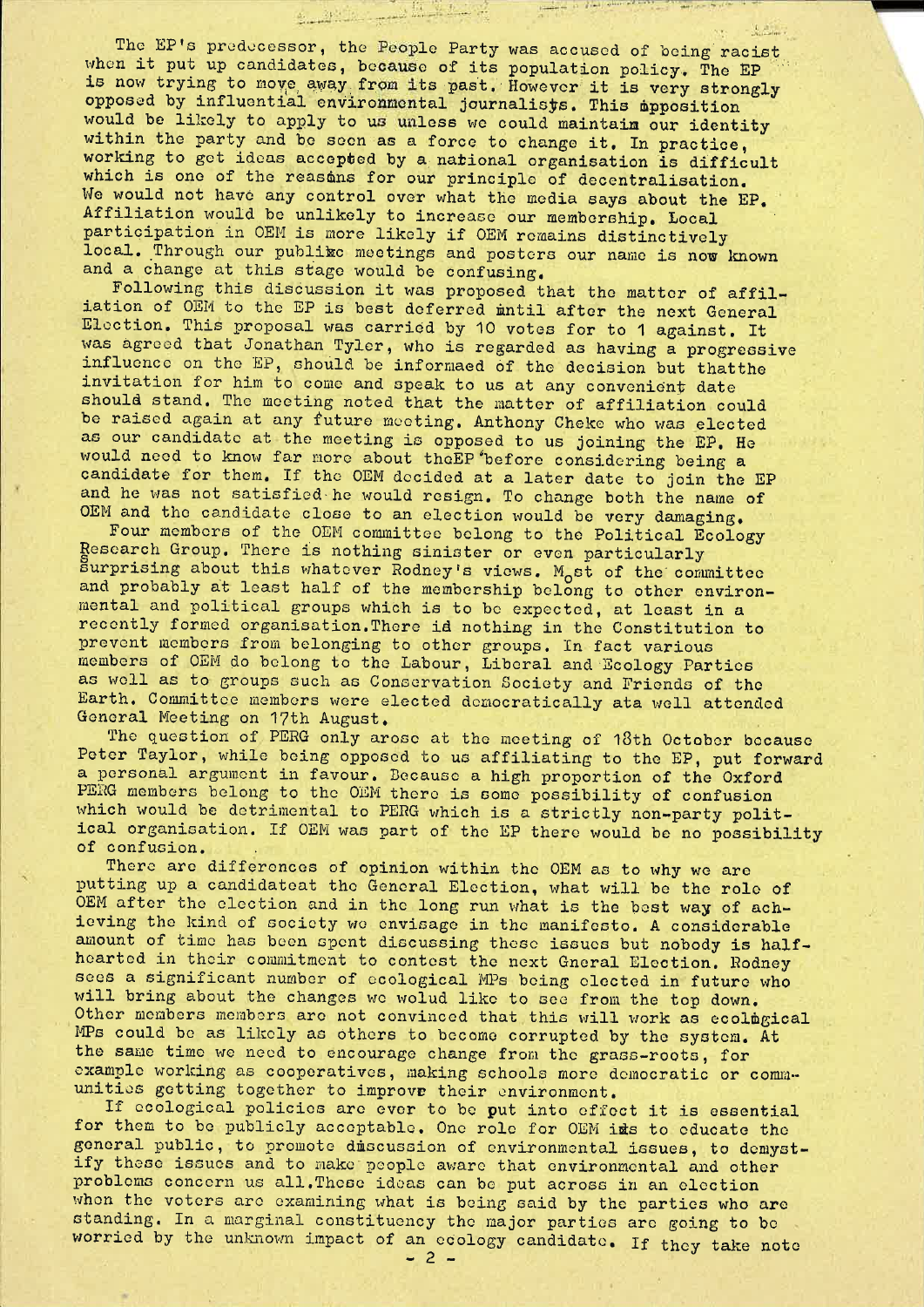they take note of what we are saying and of the views of those environmentalists working within their parties, and adopt some of our policies then we will have achieved something.

The OEM has many aims which can be compatible. Different members can have different views and still work together. It is unfortuneate that Rodney, a valuable founder member, has felt the need to redign in order to join theEP. Other members of OEM do not feel that membership of the EP and EOEM'are incompatible. In the past, by discussing our differences some kind of concensus has been arrived at. Exthenx Lets hope that we can continue in this way.

### RODNEY'S LETTER

Dear Members:

I am writing this letter to inform you of the circumstances surrounding the October 18th meeting. On Oct. <sup>10</sup> Ihad written <sup>a</sup> letter to Jonathan Tyler of the EP expressing my concern about the division in our group as to its aims and whether he would be prepared to assist us in solving them. I mentioned that a move to become a branch of the EP might be a solution for those of us who are firmly committed to <sup>a</sup> political approach and are being held back by those who are half-hearted in their commitment to such an approach.

At the Oct. 18 meeting (to nominate a candidate) Itold the meeting about my letter and <sup>a</sup> subsequent telephone conversation with Jonathan Tyler. I suggested that we might consider him comming to talk to us as soon as possible( before my invitation he had previously been invited formally by the OEM- see minutes). I also suggetsted that the OEM had served its local purpose and in democratic tradition we should unite with others for <sup>a</sup> common or shared purpose- <sup>a</sup> concept that has been included in Draft No 2 of the Manifesto and was formally approved.

I stated that any candidate nominated must consider that the OEM might possibly choose to become <sup>a</sup> branch of theEP. This was business not on the meetings agenda but was obviously relevant to any nomination (in fact the nominee, Anthony Cheke said he would not stand under those circumstances).

Without notifying all our members of an item of business that concerns us all, Gordon Thompson proposed that the invitation to Jonathan Tyler should stand but that it be deferred untid after the election. The proposal was voted on and carried.

I would like to express my disgust at this Machiavellian turn of events. The steam rollering of an honest suggestion that is crucially important in this unconstitutional, undemocratic fashion is alarming and disapp ointing coupled as it is was by an hysterical chorus of malicious, infantile innuendoes and near slander of the EP. These outpourings all came from those members of the OEM who curiously enough are all members of PERG a supposedly non-political group funded by the Rwntree Trust.

I thank Penny Newsome for pointing out this dominance at the meeting (one third of the meeting). Peter Taylor (PERG) hastily implored Penny to retract this statement but she refused and reiterated it.

I will not stand by and let the general ecological movement be discredited by such negative, biased and sinister behaviour as shown by our PERG members. I am therefore taking the unusual step of asking you as indidviduals to withdraw your support from OEM.

Furthermore I suggetst that any members still interested in supporting ecology in politics throw their weight behind the EP ( ademocratically constsituted party that already has won seats on county, district and parish councils) and will field 50 candidates in the next election.

Those of you interested in joining the EP can contact me otr write d direct to the EP, <sup>121</sup> Selly Park Road, Birmingham 21.